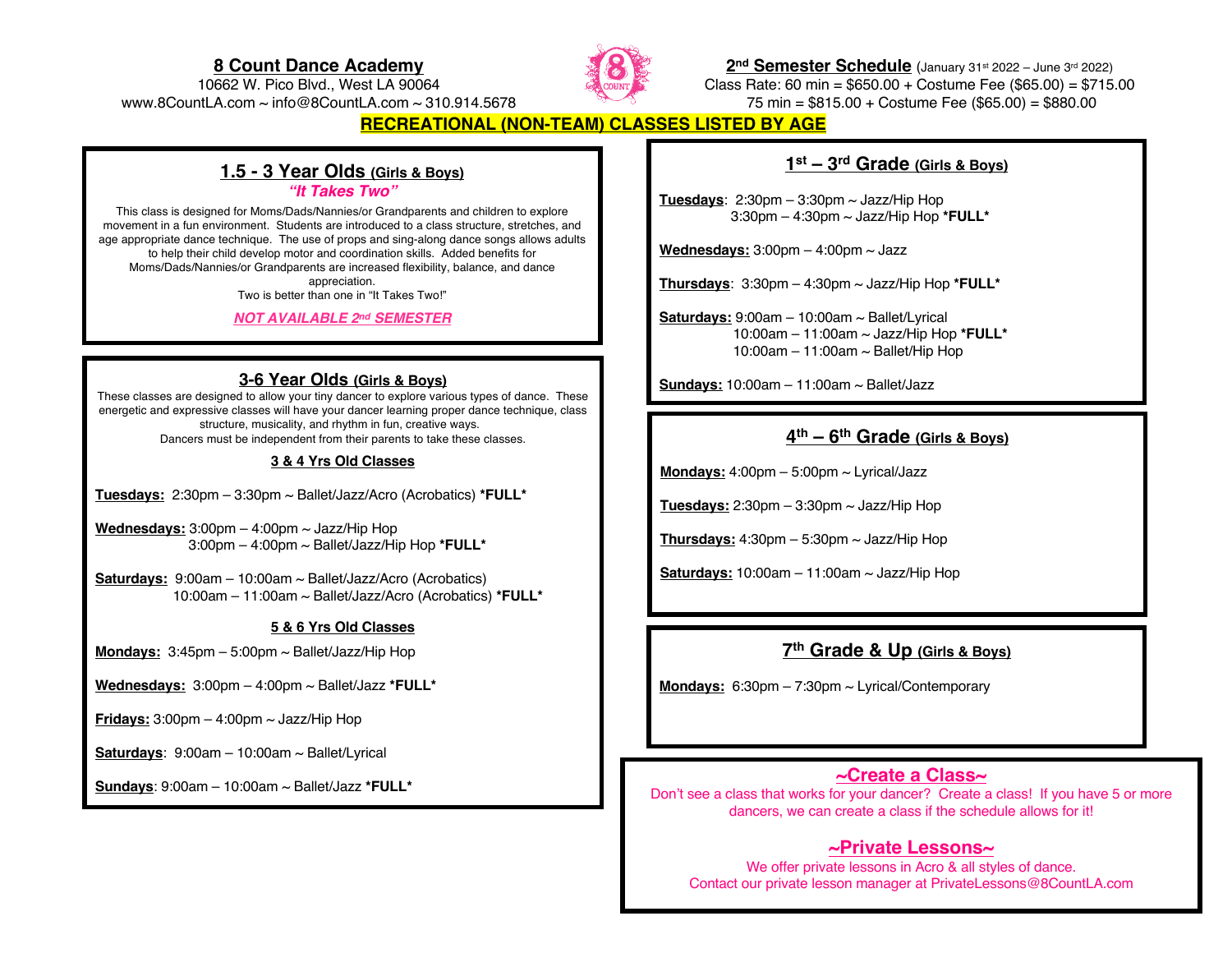## **8 Count Dance Academy** 10662 W. Pico Blvd., West LA 90064

www.8CountLA.com ~ info@8CountLA.com ~ 310.914.5678



**2nd Semester Schedule** (January 31st 2022 – June 3rd 2022) Class Rate: 60 min = \$650.00 + Costume Fee (\$65.00) = \$715.00 75 min = \$815.00 + Costume Fee (\$65.00) = \$880.00

**<u>RECREATIONAL (NON-TEAM) CLASSES</u> Go to 1st page to see classes listed by age** 

| <b>MONDAY</b>                                   |                                                                                            |                                                                   |                                                      | <b>TUESDAY</b>                                                                  |                                                                      |                                                           |                                                                     | <b>WEDNESDAY</b>                                                               |                                                                         |                                              |                                                   | <b>THURSDAY</b>                                                                         |                                                         |                                                                 |                                                                | <b>FRIDAY</b>                             |                                                     |                                               |                                                             | <b>SATURDAY</b>                                              |                                                            |                                                                          |                                                               | <b>SUNDAY</b>                                                |                                                                                                   |                                                                                          |   |
|-------------------------------------------------|--------------------------------------------------------------------------------------------|-------------------------------------------------------------------|------------------------------------------------------|---------------------------------------------------------------------------------|----------------------------------------------------------------------|-----------------------------------------------------------|---------------------------------------------------------------------|--------------------------------------------------------------------------------|-------------------------------------------------------------------------|----------------------------------------------|---------------------------------------------------|-----------------------------------------------------------------------------------------|---------------------------------------------------------|-----------------------------------------------------------------|----------------------------------------------------------------|-------------------------------------------|-----------------------------------------------------|-----------------------------------------------|-------------------------------------------------------------|--------------------------------------------------------------|------------------------------------------------------------|--------------------------------------------------------------------------|---------------------------------------------------------------|--------------------------------------------------------------|---------------------------------------------------------------------------------------------------|------------------------------------------------------------------------------------------|---|
|                                                 | 2                                                                                          | 3                                                                 | 4                                                    | 1                                                                               | 2                                                                    | 3                                                         | 4                                                                   | $\mathbf{1}$                                                                   | 2                                                                       | 3                                            | 4                                                 | 1                                                                                       | 2                                                       | 3                                                               | 4                                                              | 1.                                        | 2                                                   | 3                                             | 4                                                           | 1                                                            | 2                                                          | 3                                                                        | 4                                                             | 1                                                            | 2                                                                                                 | 3                                                                                        | 4 |
|                                                 |                                                                                            |                                                                   |                                                      |                                                                                 |                                                                      |                                                           |                                                                     |                                                                                |                                                                         |                                              |                                                   |                                                                                         |                                                         |                                                                 |                                                                |                                           |                                                     |                                               |                                                             | 5&6<br><b>Yrs</b><br><b>Ballet/</b><br>Lyrical               | 1 <sup>st_</sup> 3rc<br>Grade<br><b>Ballet/</b><br>Lyrical | $:00 - 10:01$<br>3 & 4<br><b>Yrs</b><br><b>Ballet/</b><br>Jazz/<br>Acro  |                                                               | <b>100-101</b><br>5&6<br><b>Yrs</b><br><b>Ballet</b><br>Jazz |                                                                                                   |                                                                                          |   |
|                                                 |                                                                                            |                                                                   |                                                      |                                                                                 |                                                                      |                                                           |                                                                     |                                                                                |                                                                         |                                              |                                                   |                                                                                         |                                                         |                                                                 |                                                                |                                           |                                                     |                                               |                                                             | $00-11$<br>8 <sub>8</sub><br>Yrs<br><b>Ballet/Hin</b><br>Hop | 0:00-11:0<br>1st_3rd<br>Grade<br>Jazz/<br><b>Hip Hop</b>   | $0:00 - 11:00$<br>3 & 4<br><b>Yrs</b><br><b>Ballet/</b><br>Jazz/<br>Acro |                                                               | $0:00 - 11:0$<br>1st_3rd<br>Grade<br><b>Ballet/</b><br>Jazz  |                                                                                                   |                                                                                          |   |
|                                                 | <mark>3:45-5:00</mark><br>5 & 6<br><b>Yrs</b><br><b>Ballet/</b><br>Jazz/<br><b>Hip Hop</b> |                                                                   |                                                      | :30-3:30<br>1 <sup>th</sup> -6 <sup>th</sup><br>irad<br>Jazz/<br><b>Hip Hop</b> | 2:30-3:30<br>1 <sup>st_3rd</sup><br>Grade<br>Jazz/<br><b>Hip Hop</b> |                                                           | 2:30-3:30<br>3 & 4<br><b>Yrs</b><br><b>Ballet/</b><br>Jazz/<br>Acro | 3:00-4:00<br>$\overline{4}$<br><b>Yrs</b><br><b>Ballet/</b><br>Jazz/Hip<br>Hop | 3:00-4:00<br>5 & 6<br><b>Yrs</b><br><b>Ballet/</b><br>Jazz              | $3:00 - 4:00$<br>$2nd-4$ th<br>Grade<br>Jazz | 3:00-4:00<br>4.5<br><b>Yrs</b><br>Jazz/Hir<br>Hop | 3:30-4:30<br>1st_3rd<br>Grade<br>Jazz/<br><b>Hip Hop</b>                                | $3:45 - 4:45$<br>Mini 1<br><b>Team</b><br>Ballet        | $3:45 - 4:45$<br>Mini <sub>2</sub><br>Team<br>Lyrical/<br>Cont. | 3:30-4:30<br>Petite<br>Team<br>Ballet/<br>Lyrical              |                                           |                                                     |                                               |                                                             | 1:00-11:30<br>Petite<br>Team<br>Acro                         | 1:00-12:00<br>Mini 1<br>Team<br>Team<br>Rehearsal          | 11:00-12:00<br>Mini 2<br>Team<br>Team<br>Rehearsal                       |                                                               |                                                              |                                                                                                   |                                                                                          |   |
| 4:00-5:0<br>4th-6th<br>Grad<br>Lyrical/<br>Jazz |                                                                                            | 4:00-5:00<br>≀ir∩uett<br>& Jete<br>Teams<br>Acro<br><b>PTIONA</b> | 4:00-5:00<br><b>Diva</b><br>Team<br>Jazz             | $:30 - 4:30$<br>ìrad<br>Jazz/<br><b>Hip Hop</b>                                 | 4:00-4:30<br>Mini 2<br>Team<br>Tap                                   | 4:00-4:30<br>Mini 1<br>Team<br>Tap                        | 3:30-4:30<br>Petite<br>Team<br>Ballet/<br>Jazz                      | 4:00-5:00<br><b>Diva</b><br>Team<br>Hip Hop<br>& Lyrical<br>Cont.              | 4:00-5:00<br><b>Starlette</b><br>Team<br>Hip Hop<br>& Lyrical/<br>Cont. | 4:00-5:30<br>/alentin<br>Acro                | 4:00-4:30<br>Tutu<br>Team<br>Jazz                 | 1:30-5:30<br>1 <sup>th</sup> -6 <sup>th</sup><br>Grado<br>Jazz/<br><mark>Hip Hop</mark> | 4:45-5:45<br>Mini 1<br><b>Team</b><br>Lyrical/<br>Cont. | 4:45-5:45<br>Mini <sub>2</sub><br>Team<br>Ballet                | 4:30-5:30<br><b>Petite</b><br><b>Team</b><br>Team<br>Rehearsal | 4:00-5:00<br>5&6<br><b>Yrs</b><br>$J$ azz | 4:00-4:30<br>Pirouette<br>Team<br>Hip Hop           | 4:00-4:45<br><b>Starlette</b><br>Team<br>Jazz | 4:00-4:30<br>Tutu<br>Team<br>Ballet                         | 11:30-1:00<br>Petite<br>Team<br>Team<br>Rehearsal            | Mini 1<br>Team<br>Team<br>Rehearsal                        | 2:00-1:00 12:00-1:00<br>Mini 2<br><b>Team</b><br>Team<br>Rehearsal       |                                                               |                                                              | 12:00-1:00<br>Starlett<br>& Diva<br>Team<br>TTL &<br>Small<br>Rehearsal<br><i><b>OPTIONAL</b></i> | 12:00-1:00<br>Pirouett<br>& Jete<br>Team<br>TTL &<br>Small<br>Rehearsal                  |   |
| 5:00-6:00<br>Jete<br>Tean<br>Jazz               | 5:00-6:00<br>Team<br><b>Ballet</b>                                                         | 5:00-6:00<br>Гeams<br>Acro<br><b>OPTION</b>                       | $5:00 - 6:00$<br><b>Diva</b><br>Team<br>Ballet       | 4:30-5:30<br>Petite<br>Team<br>Tap/<br>Hip Hop                                  | 4:30-5:30<br>Mini 2<br>Team<br>Jazz                                  | 4:30-5:30<br>Mini 1<br>Team<br><b>Ballet</b>              |                                                                     | 5:00-6:00<br><b>Diva</b><br>Team<br>Rehearsa                                   | 5:00-6:00<br><b>Starlette</b><br>Team<br>Rehearsal                      |                                              | 4:30-5:30<br>Tutu<br>Team<br>Team<br>Rehearsa     | 5:30-6:30<br>lunior<br>Team<br><b>Ballet</b>                                            | 5:45-6:30<br>Mini 1<br>Team<br>Hip Hop/<br>Conditioning | 5:45-6:30<br>Mini 2<br>Team<br>Hip Hop/<br>Conditioning         | 5:30-6:30<br>Junior :<br>Team<br>Hip Hop/<br>Jazz Tech         |                                           | 4:30-5:30<br>Pirouette<br>Team<br>Rehearsal         | 4:45-5:30<br>Starlett<br>Team<br>Ballet       | 4:30-5:30<br>Tutu<br>Team<br>lip Hop &<br>Lyrical/<br>Cont. | 1:00-2:00                                                    | 1:00-2:00<br>Mini<br>Team<br>Small<br>Rehearsal            | 1:00-2:00<br>Mini<br>Team<br>Small<br>Rehearsal                          | 1:30-2:00<br><b>Teen</b><br>Team:<br>Pointe<br><b>OPTIONA</b> |                                                              | 1:00-2:00<br><b>Starlette</b><br>& Diva<br>Team<br>TTL &<br>Small<br>Rehearsal<br><b>OPTIONAL</b> | 1:00-2:00<br>Piroueti<br>& Jete<br>Team<br>TTL &<br>Small<br>Rehearsa<br><b>OPTIONAL</b> |   |
| 6:00-7:00<br>Jete<br>Tean<br>Ballet             | 6:00-7:00<br>irouette<br><b>Team</b><br>Jazz                                               | 6:00-7:30<br><u>Feams</u><br>Jazz<br>Tech<br><b>FREE</b>          | 6:00-6:30<br><b>Diva</b><br>Team<br>Tap              | $5:30 - 6:45$<br>Junior 2<br>Team<br><b>Ballet</b>                              | 5:30-6:30<br>Mini <sup>.</sup><br>Team<br>Jazz                       | 5:30-6:45<br>Junior <sup>.</sup><br>Team<br>Jazz          | 5:30-6:30<br>Mini 2<br>Team<br>Ballet                               | 6:00-7:00<br>Diva &<br><b>Starlette</b><br><b>Feams</b><br>Acro                | 6:00-7:00<br>Jete<br>Team<br>Lyrical/<br>Cont.                          | 5:30-7:00<br><b>/alentin</b><br>Acro         | 5:30-6:00<br>Tutu<br>Team<br>Tap                  | 6:30-7:30<br>Junior <sup>®</sup><br>Team<br>Hip Hop<br>Jazz<br>Tech                     | 6:30-7:30<br>Teen 1<br>Team<br><b>Ballet</b>            | 6:30-7:30<br>Teen 2<br>Team<br>Ballet                           | 6:30-7:30<br>Junior :<br>Team<br>Ballet                        |                                           | 5:30-6:00<br>Pirouette<br>Team<br>Lyrical/<br>Cont. | 5:30-6:00<br><b>Starlette</b><br>Team<br>Tap  |                                                             | $2:00 - 3:00$<br>lunior<br>Team<br>Team<br><b>Rehearsal</b>  | 2:00-3:00<br>Teen 1<br>Team<br>Team<br>Rehearsal           | 2:00-3:00<br>Teen 2<br><b>Team</b><br>Team<br>Rehearsal                  | 2:00-3:00<br>Junior:<br>Team<br>Team<br>Rehearsa              |                                                              |                                                                                                   |                                                                                          |   |
| 7:00-7:30<br>Jete<br>Team<br>Tap                | 7:00-7:30<br>rouett<br>Team<br>Tap                                                         |                                                                   | 6:30-7:30<br>Grad<br>& Up<br><b>Lyrical</b><br>Cont. | 3:45-8:00<br>unior∶<br><b>Feam</b><br>Jazz                                      | 6:30-7:45<br><b>Teen</b><br>Team<br>Jazz                             | 6:45-8:00<br>lunior <sup>.</sup><br>Team<br><b>Ballet</b> | 6:30-8:00<br>Teen 2<br>Tean<br>Ballet                               |                                                                                | 7:00-8:00<br>Jete<br><b>Team</b><br>Rehearsal                           |                                              |                                                   | $'$ :30-8:15<br>Teen 2<br>Team<br>Hip Hop<br>Cond.                                      | 7:30-8:15<br>lunior<br><b>Team</b><br>Lyrical<br>Cond.  | 7:30-8:15<br>Junior 2<br>Team<br>Lyrical/<br>Cond.              | 7:30-8:15<br>Teen 1<br><b>Team</b><br>Hip Hop<br>Cond.         |                                           |                                                     |                                               |                                                             | 00-4:00<br>ınior<br>Геаm<br>Team<br><b>Rehearsa</b>          | $3:00 - 4:00$<br>Feen 1<br>Team<br>Team<br>Rehearsal       | 3:00-4:00<br>Teen 2<br>Team<br>Team<br>Rehearsal                         | 3:00-4:00<br>Junior<br>Team<br>Team<br>Rehearsa               |                                                              |                                                                                                   |                                                                                          |   |
|                                                 |                                                                                            |                                                                   |                                                      | 3:00-8:30<br>Junio<br><b>Team:</b><br>Tap                                       | 7:45-9:00<br>'een :<br>Team<br>Jazz                                  | 8:00-9:00<br>Teen<br>Team<br>Ballet                       |                                                                     |                                                                                | 8:00-8:30<br>Jete<br><b>Team</b><br>Hip Hop                             | 7:00-9:00<br>Cultiv8<br>Team<br>Rehearsal    |                                                   |                                                                                         | 8:15-9:00<br>Teen<br>Team<br>Lyrical/<br>Cont.          | 8:15-9:00<br>Teen 2<br>Team<br>Lyrical/<br>Cont.                |                                                                |                                           |                                                     |                                               |                                                             | $:00 - 5:00$<br>Junior<br>Team<br>Small<br>lehearsa          | 4:00-5:00<br><b>Teen</b><br>Team<br>Small<br>Rehearsal     | 4:00-5:00<br>Teen<br><b>Team</b><br>Small<br>Rehearsal                   | 4:00-5:00<br>Junioı<br><b>Team</b><br>Small<br>Rehearsa       |                                                              |                                                                                                   |                                                                                          |   |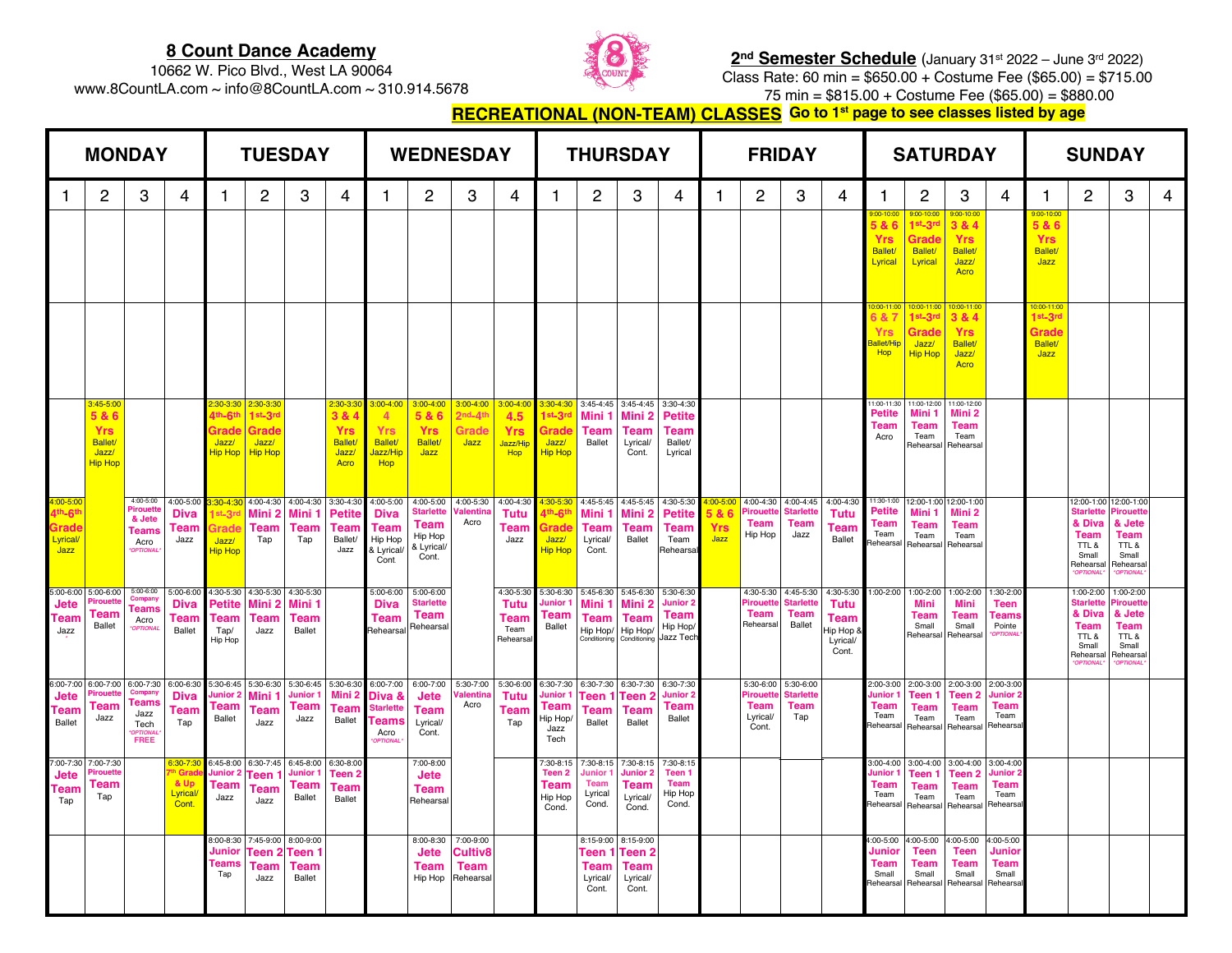## **All registration is done online www.8CountLA.com**



## **Annual Recital: Saturday June 4th, 2022**

### **See below for more info!**

### **Parking**

PLEASE DO NOT STOP, WAIT, OR PARK IN THE ALLEY FOR ANY REASON. We highly suggest you use the Citibank Parking Lot located directly across the alley from 8 Count. Entrance to the Citi Bank parking lot is off of Ayres Ave. Ayres Ave. is one street South of Pico Blvd. There is always plenty of space and it's only \$1 cash for 20 minutes. Please do not wait, stop, or park in the alleyway behind the studio, F&S, The Six, or the apartments. If you do not get a parking spot behind our building, please continue to drive through the alleyway and find a legal parking spot. Do not park in the handicap spot unless you have a handicap placard on display. Please do not park or pull into the reserved owners' parking spots. The Citibank parking lot behind us always has space available. It's \$1 cash for 20 minutes

### **Shoes & Attire**

## **SHOES:**

### **PLEASE MAKE SURE TO PUT YOUR CHILD'S NAME INSIDE ALL DANCE SHOES!**

**~ "IT TAKES TWO" CLASSES (1½-3 years):** *NOT AVAILABLE 2nd SEMESTER!!!* Ballet shoes Only. (Any pink Ballet shoes) (Adults can wear tennis shoes, socks, or go barefoot)

#### **~ 3 & 4 Year Old Ballet/Jazz/Acro:**

Ballet shoes Only. (Any pink Ballet shoes)

#### **~ Shoes for classes 5 & 6 Years, 1st-3rd, 4th-6th, 7th & Up Classes:**

**BALLET:** Ballet Shoes (Any pink, split-sole Ballet shoes – leather or cloth) **JAZZ:** Jazz Shoes (We prefer "Bloch" slip on Jazz shoes with the elastic V on the top of the foot in tan)

**HIP HOP:** Tennis Shoes

**LYRICAL OR CONTEMPORARY:** Barefoot, Half-Soles or Jazz shoes. (For Jazz Shoes, we prefer "Bloch" slip on Jazz shoes with the elastic V on the top of the foot in tan. For Half Soles, we prefer the Capezio "Turning Pointe 55" Pirouettes Shoes in tan.) **ACRO:** Barefoot

**TAP:** Black, slip on or lace up "leather" tap shoes are preferred for all dancers 7 years & up. 3-6 year olds can wear the patent leather kind with the ribbon tie or strap.

**If you already have shoes that aren't exactly like the descriptions above that's ok. When you go to purchase new shoes, please try to get the suggested styles above.**

### **DANCE ATTIRE:**

We do not believe in enforcing a leotard & tights dress code. We feel that young, adolescent children who have to look at themselves in a mirror during class should be comfortable in what they're wearing. If dancers wish to wear leotard and tights, they are more than welcome to do so. Most of our dancers wear booty shorts or leggings with tank tops or dance half tops. Our littlest dancers tend to wear a leotard with an attached skirt/tutu. **No dresses or skirts (without shorts or leotards), no jeans, and nothing too baggy.**

### **HAIR:**

Dancers must have their hair up for all classes. (If dancers are taking a Hip-Hop class, they may ask their teacher if they can have their hair down.)

### **STORES WE RECOMMEND:**

- ~ "The Dance Store": 2509 S. Robertson Blvd. 90034. Mention "8 Count" to get a 10% discount.
- ~ Shelly's Dance & Costume: 2089 Westwood Blvd. 90025. They **DO NOT** sell the Bloch brand of Jazz shoes we prefer. Mention "8 Count" to get a 10% discount.

 $\sim$  Target sometimes sell beginning ballet, jazz, and tap shoes. These are ok for dancers 6 and under who are not on teams.

~ONLINE STORES: www.DiscountDance.com or www.DancewearSolutions.com

### **Fees & Policies**

~All registration must be done online via our website www.8CountLA.com.

 $\sim$ Class enrollment is limited. Enrollment is on a first come, first serve basis.

~Dancers who are registered for 1st Semester classes will automatically be registered for the same classes 2nd semester unless you email us by Dec. 1st.

~If enrollment in any class is lower than 6 dancers, that class will be canceled prior to the semester beginning. You will be asked to select another class.

~There is a non-refundable annual registration fee of \$35 per family. Registration fees are due each year in the Fall or at the time of your first registration. The registration fee is good through the end of the Summer.

~Tuition is collected on a semester basis. Tuition is due upon enrollment.

~Payments can only be made via ACH/e-Check payments by entering your bank account information or by Credit Card (no AMEX) on our secure website. If your bank account or credit card is invalid, you will receive an email letting you know that you have 5 days to update your account. A \$15.00 late fee will be assessed to your account if you do not update your account with a valid form of payment within the 5 days. After 10 days, another \$15.00 late fee will be assessed to your account. After 15 days, another \$15.00 late fee will be assessed to your account and so on until payment is received.

~We do not pro-rate or offer refunds for vacations, illness, missed classes, etc. There are no makeup classes for the 2021-2022 Season.

~THERE ARE NO MAKE-UPS OR REFUNDS ANYTIME THE STUDIO IS FORCED TO CLOSE FOR AN ACT OF NATURE.

~THERE ARE NO MAKE-UPS OR REFUNDS FOR ANY SUMMER CLASSES, CAMPS, OR INTENSIVES.

~We do not refund or credit for any reason.

~We reserve the right to refuse service to anyone.

~Class schedule and teachers are subject to change.

~**There is no food allowed inside the building. Please respect & follow this rule.**

~We are not responsible for students arriving early or leaving the studio without proper accompaniment. Once your child's class is over, we are no longer responsible for your child. You are responsible for your child before and after their class time. Please pick up your child on time.

~MULTI CLASS DISCOUNT- Per student or family (school year only):

| *1 class/week: Full Price | *6 classes/week: \$45                                                           |
|---------------------------|---------------------------------------------------------------------------------|
| *2 classes/week: \$25     | *7 classes/week: \$50                                                           |
| *3 classes/week: \$30     | *8 classes/week: \$55                                                           |
| *4 classes/week: \$35     | *9 classes/week: \$60                                                           |
| *5 classes/week: \$40     | *10 classes/week: \$65                                                          |
|                           | (Discount is taken off each semester's tuition after registration is complete.) |

**Annual Recital**

Our annual recital will be held on Saturday, June 4, 2022 at the Saban Theater. Times TBA. Block out all day on Saturday, June 4, 2022. There is a charge for tickets. All 2nd Semester dancers will be in the recital. There will be an in-studio dress rehearsal the week of May 16th-22nd during your regularly scheduled classes. 2nd Semester tuition is \$65 more per class than 1st Semester because it includes the recital costume fee. All dancers will receive a costume whether they perform in recital or not. It's not fair to leave one or two children out of the fun of getting a costume. If your dancer is not able to perform in our annual recital, we must receive an email by March 1st. Your account will be charged an additional \$25 per costume for size exchanges.

## **Dates Studio Is Closed – Mark Your Calendars!**

- $\sim$ Thursday, November 11<sup>th</sup>, 2021 Veterans Day
- ~Monday, November 22nd, 2021 THROUGH Sunday, November 28th, 2021 Thanksgiving Break
- ~Monday, December 20<sup>th</sup>, 2021 THROUGH Sunday, January 9<sup>th</sup>, 2022 Winter Break
- $\sim$ Monday, January 17<sup>th</sup>, 2022 Dr. Martin Luther King Jr. Day
- ~Monday, February 21<sup>st</sup>, 2022 Presidents Day
- ~Monday, April 11<sup>th</sup>, 2022 THROUGH Sunday, April 17<sup>th</sup>, 2022 Spring Break
- $\sim$ Monday, May 30<sup>th</sup>, 2022 Memorial Day